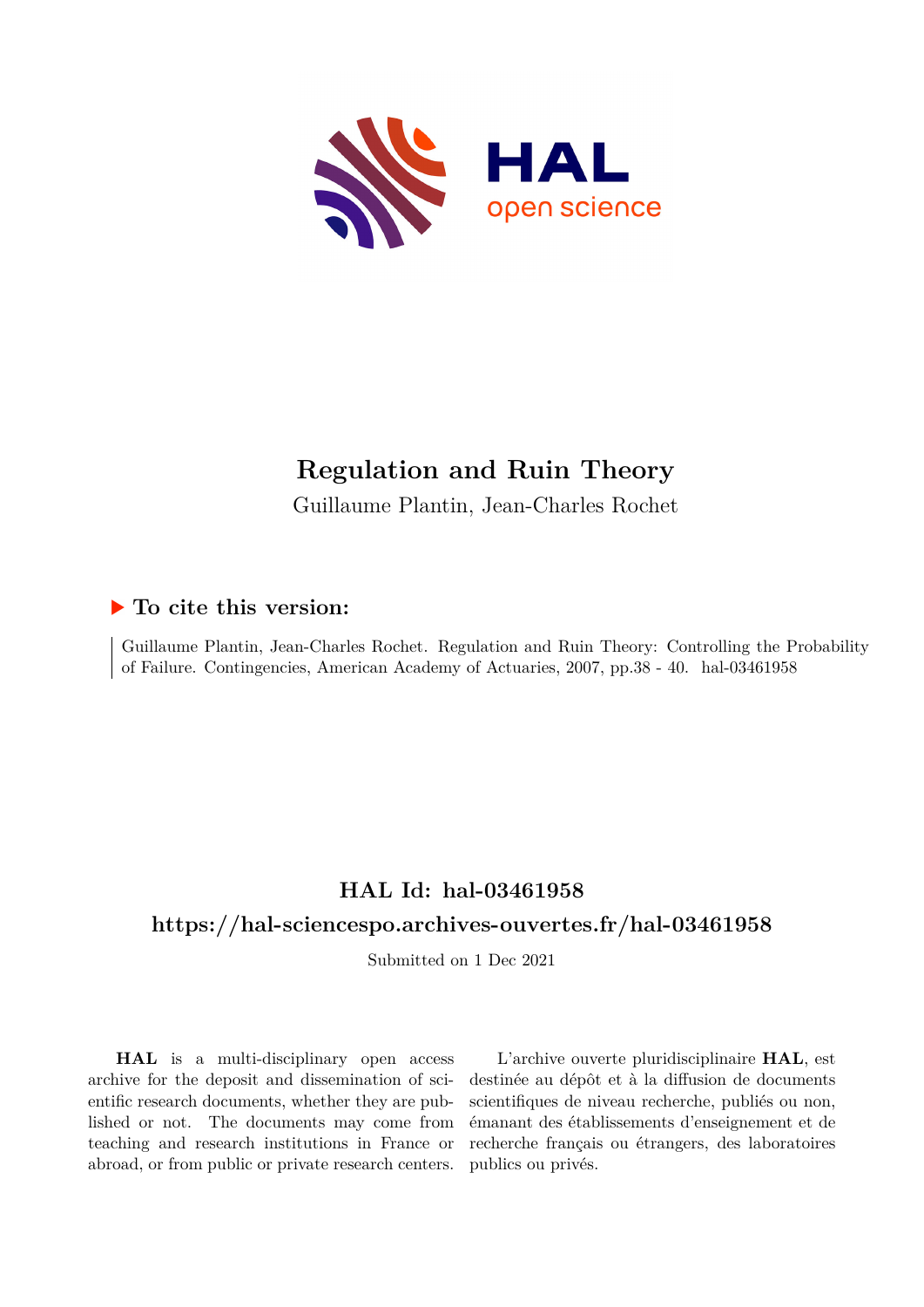# Regulation and Ruin Theory

### **Controlling the Probability of Failure**

**HE STANDARD THEORETICAL APPROACH UNDERLYING** insurance regulation originates in actu-<br>arial methods and, more specifically, in ruin theory. It's important to outline this theory, and then to<br>discuss its limits, because it arial methods and, more specifically, in ruin theory. It's important to outline this theory, and then to when thinking about insurance regulation, partly, of course, because a number of them have been trained as actuaries.

Broadly speaking, this approach posits that the aim of prudential regulation is to ensure that the probability of ruin of insurance companies is below some given "acceptable" value. The second assumption is that the main tool available to the regulator to reach this aim is to set a mandatory solvency margin, namely the minimum amount of a firm's own equity that may be used as a buffer. While this approach is traditional and classic in the insurance industry, it's interesting to note that a similar view recently became influential in banking, with the rise of "Value-at-Risk" methods to manage market and credit risks. These methods may involve very high-tech modeling tools, but they hinge on the same simple principles.

Let us illustrate this approach through the stylized example of an insurance company characterized by the following simplified balance sheet:

| Assets A   | Reserves R |
|------------|------------|
| Equity $E$ |            |

At this stage, we neglect asset risk and thus assume that the assets of this company are composed of riskless investments, with a rate of return that we normalize to zero. We assume that the company doesn't underwrite new risks. The profits and losses of the company are determined by the runoff, or the difference between the current estimates of future claims, namely the reserves *R*, and their eventual costs.

Defining  $(1 + \tilde{x})$  as the random variable that characterizes the ratio final cost/reserves, failure occurs at the end of the reference period when final cost  $R(1 + \tilde{x})$  exceeds the value of assets:

$$
R(1+\tilde{x}) > A = R + E.
$$

GUILLAUME PLANTIN is assistant professor of finance at London Business School; JEAN-CHARLES ROCHET is professor of finance at the University of Toulouse. This article is excerpted from their book, *When Insurers Go Bust: An Economic Analysis of the Role and Design of Prudential Regulation*. Copyright 1997 Princeton University Press.



Subtracting *R* from both sides and then dividing by *R*, we see that failure is characterized by the stochastic event

### $\tilde{x}$  >  $E/R$ .

Therefore, if the probability distribution of the ratio  $\tilde{x}$ ,  $\Phi$ , has been estimated by statistical methods, the probability of failure can be estimated as

$$
\Pr(\tilde{x} > E/R) = 1 - \Phi(E/R).
$$

If *m* represents the 99 percent quantile of the probability distribution of  $\tilde{x}$  (see Fig. 1), we see that imposing a minimum margin requirement limits the probability of failure below 1 percent:

$$
\frac{\text{Equity}}{\text{Premiums}} \ge m \Leftrightarrow \Pr(\text{Failure}) \le 1 - \Phi(m) = 1.
$$

Ruin theory essentially aims to solve more-sophisticated, dynamic versions of this model in order to estimate the minimum solvency margin needed to obtain a survival probability of at least 99 percent (for example) over a given, possibly long, time horizon.

Let us now account for the riskiness of assets as follows. Consider a situation where the insurer has invested in two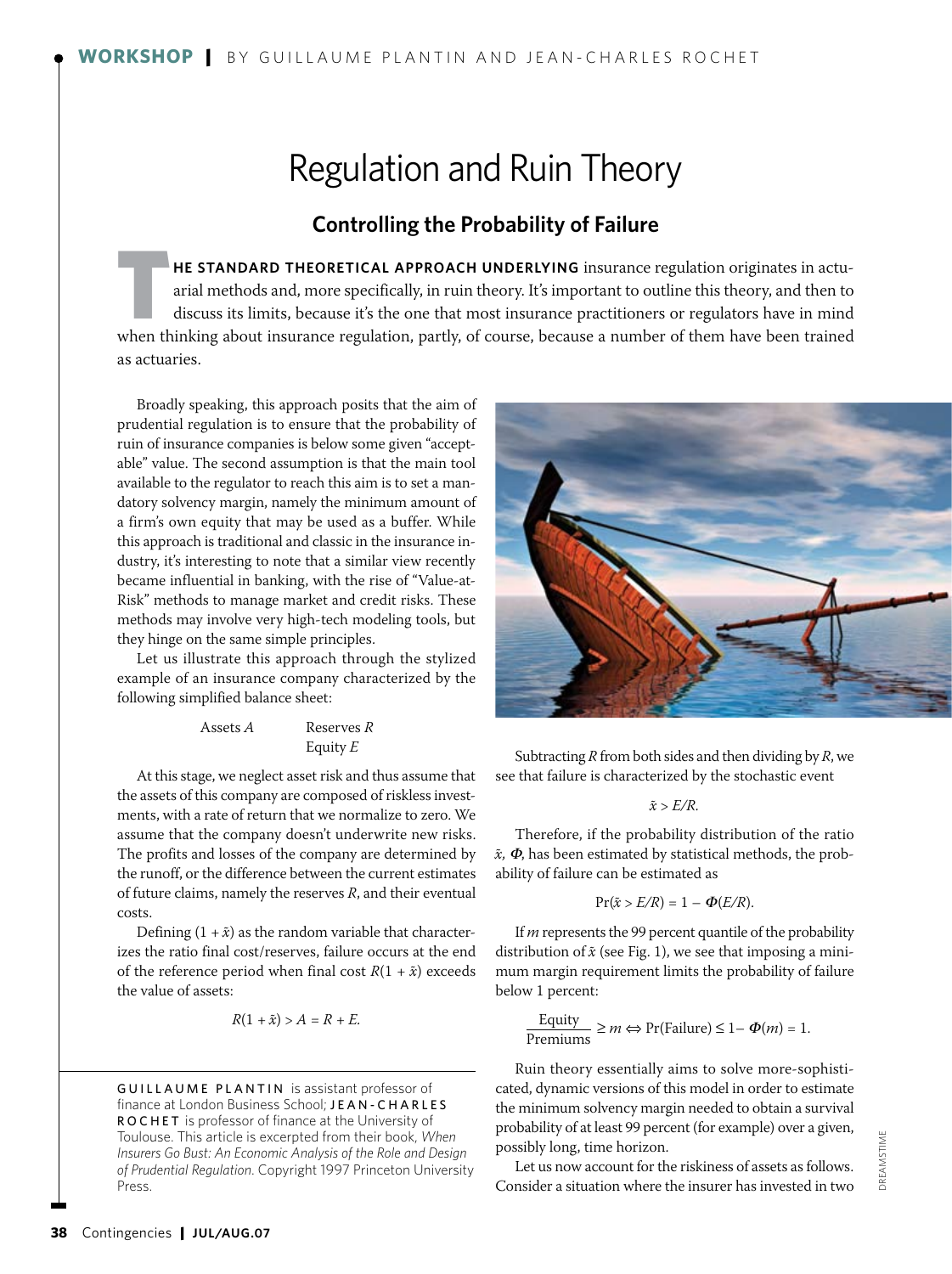types of assets: riskless assets, with a rate of return normalized to zero; and risky assets, with a random rate of return ˜*r*. The balance sheet becomes

| Riskless assets $A_0$ | Reserves R |
|-----------------------|------------|
| Risky assets $A_i$    | Equity $E$ |

In this case, failure occurs when

$$
A_0 + A_1(1+\tilde{r}) < R(1+\tilde{x}).
$$

Since  $A_0 + A_1 = R + E$ , this is equivalent to

$$
\tilde{y} < -E,
$$

where  $\tilde{y} = A_1 \tilde{r} - R\tilde{x}$  denotes the net operating profit (the difference between financial income and runoff). Assuming that  $\tilde{y}$  can be approximated by a normal distribution with mean 0 and variance σ2 *<sup>y</sup>*, the probability of failure is approximated by *N(–E/*σ*y*)*,* where *N* is the distribution of a standard normal variable. Since the 1 percent lower quantile of this distribution is approximately –2, the probability of failure will be less than 1 percent if *E* is at least equal to 2σ*y*. Now σ*y* can be computed easily:

$$
\sigma_y = \sqrt{A_1^2 \sigma_r^2 + R^2 \sigma_x^2},
$$

where  $\sigma_r^2$  denotes the variance of risky assets' returns and  $\sigma_x^2$  denotes the variance of the loss ratio, and assuming that these two risks are independent. Therefore, the way to limit the probability of failure to a predetermined threshold is to impose a minimum capital requirement whose computation is reminiscent of the U.S. RBC:

$$
Equity \ge \sqrt{4A_1^2 \sigma_r^2 + 4R^2 \sigma_x^2}.
$$

The assumption underlying such ratios, that technical and financial risks are independent, seems to be a heroic one. Casual evidence suggests that distressed insurance companies tend to experience financial and operational difficulties simultaneously. Thus, assuming that these risks are positively correlated seems more realistic. This correlation is, of course, related to the fact that both risks are driven by common factors, namely the organizational inefficiency of the company and the poor quality of its governance.

### **Practical Limits of Ruin Theory**

Even if the actuarial approach provides theoretical foundations for margin requirements and RBC-type formulas, these formulas don't seem particularly good at predicting failures or financial distress in practice. Several scholars (Cummins et al. 1995, 1999; Grace et al. 1993) have studied the predictive power of the RBC and FAST scores for forecasting the failure or financial distress of U.S. insurance companies. All of these studies have concluded that the predictive power of these techniques is very weak. (Note that this does not necessarily imply that these scores are "wrong." It may simply be that statistical



models of insurance failures are bound to be rejected because the sample of failed insurance companies is too small.)

 $E/R = m$ 

Other methods, based on cash-flow simulations, seem to work better. In any case, it's fair to say that no simple method is available for predicting the financial distress of insurance companies. It seems unrealistic to assume that supervisory agencies can implement a universal formula for limiting the probability of failures of insurance companies to an exogenous maximum.

### **Conceptual Limits of Ruin Theory**

® *Ruin theory doesn't explain why regulating the probability of ruin is desirable*. Most corporate-finance textbooks start out with the well-known irrelevance result of Modigliani and Miller (1958). This result states that, without any friction on capital markets, the